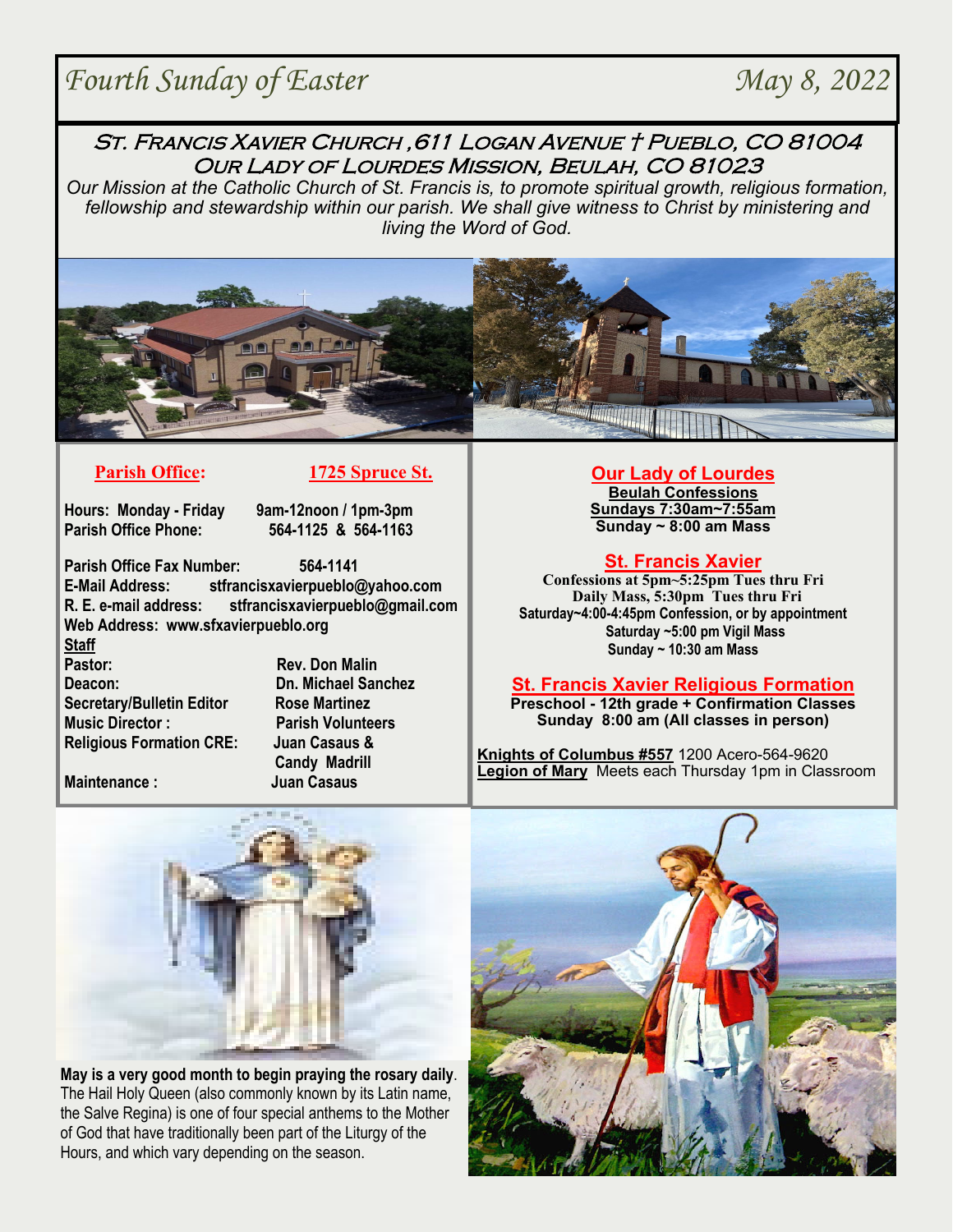# *Mass Intentions*

# *Saturday ~May 7th~5:00pm*

 **+Eddie Vigil** By Mary Vigil & Family **For all Mothers & Grandmothers in the Jaramillo & Raigoza Families** By Arlene Raigoza **+Joe Valdez** By Conrad Valdez **+ Drae Padilla & Adriane DeBell** By Monica Lucero **+Rev. Henry J. Foley, S.S.S. (1986)** 

## *Sunday-May 8th~8:00 am*

# *Our Lady of Lourdes HAPPY MOTHER'S DAY*

 **For People of the Parish**

### *Sunday~ May 8th~10 :30 am*

 **+Victoria & Margaret Sierra** By Rose, Richard & Fam.  **+Madalena Martinez** By Richard, Rose & Family +**Vicki Estrada** By Martinez/Siegrist Family **+Henrietta Aragon** By Aragon Family **+Rose & Ray Aguilera** By Karen & Karl Aguilera **+Kathryn Goure** By Karen & Karl Aguilera **+Elisa Blackwood** By Karen Garcia **+Margaret Carmen Gius** By Son, Martin Castello & Family **+Rev. John R. Shockley (1991) +Msgr. William Doll (2011) +Rev. Benjamin Bacino(2018) Tuesday ~May 10th 5:30pm +Ernie Sandoval** By Trish Allen  **Wednesday ~May 11th 5:30pm + Rev. Ernest J. Hyman C.M.F.(1978) + Rev. Robert J. Grennan, S.J.(1984) Thursday ~May 12th 5:30pm Zach Selig (Seminarian) Friday~ May 13th 5:30pm + Rev. Clifford A. Norman (2013)**  *Saturday ~ May 14th ~ 5:00pm* 

*+***John A. & Irene A. Vigil** By Michael, Dennis & Tasha **+Jacob Medina** By Conrad Valdez **+Librado Lucero** Monica Lucero + **Rev. Baldwin Haydock O.S.B. (1965)**  *Sunday~ May 15th~8:00 am Our Lady of Lourdes* 

**+Helen Monnet** By Debbie Monnet **+ Mary Iuppa** By Debbie Monnet  **+Linda Serviss** By Debbie Monnet +**Huber Family** By Ruth Huber

## *Sunday ~ May 15th~10:30 am*

**+ Anniversary for Fred Aragon, Sr.** By Aragon Family



# *Weekly Calendar*

| Mon   | $05-09$   | 6:30pm             | Nothing Scheduled   |
|-------|-----------|--------------------|---------------------|
| Tues  | $05-10$   | 5:30pm             | Evening Mass        |
| Wed.  | $05-11$   | 5:30pm             | Evening Mass        |
| Thurs | $05-12$   | 1:00 <sub>pm</sub> | Legion of Mary      |
|       |           | 5:30pm             | <b>Evening Mass</b> |
| Fri   | $05-13$   | $3:00 \text{ pm}$  | Divine Mercy        |
| Sat   | $05 - 14$ | $5:00$ pm          | Mass                |
| Sun   | $05-15$   | 8:00am             | OLOL Mass           |
|       |           | 9:00am             | R.E. Classes        |
|       |           | 10:00am            | Rosary in Church    |
|       |           | 10:30am            | <b>SFX Mass</b>     |

### **READINGS FOR THE WEEK**

**Monday**: Acts 6:8-15; Ps 119:23-24, 26-27, 29-30; Jn 6:22-29

**Tuesday**: 1 Cor 15:1-8; Ps 19:2-5; Jn 14:6-14 **Wednesday**: Acts 8:1b-8; Ps 66:1-3a, 4-7a; Jn 6:35-40 **Thursday**: Acts 8:26-40; Ps 66:8-9, 16-17, 20; Jn 6:44-51 **Friday**: Acts 9:1-20; Ps 117:1bc, 2; Jn 6:52-59 **Saturday**: Acts 9:31-42; Ps 116:12-17; Jn 6:60-69 **Sunday**: Acts 13:14, 43-52; Ps 100:1-3, 5;

#### **SAINTS AND SPECIAL OBSERVANCES**

**Sunday**: Fourth Sunday of Easter; Mother's Day; World Day of Prayer for Vocations **Tuesday**: St. Damien de Veuster; St. John of Avila **Thursday**: Ss. Nereus and Achilleus; St. Pancras **Friday**: Our Lady of Fatima **Saturday**: St. Matthias

# Prayer Chain "Zoom " Rosary

Our Prayer Chain has started a weekly Zoom Rosary. A time for prayer with our Parish Family! Bring your intentions so we may pray for them together! Rosary times/day will vary each week so everyone can find a time that works for them. Below you will find the meeting information to enter into Zoom:

#### **Meeting ID: 868 6963 5594 Passcode: 336028**

(this meeting info will be the same for every date/time) Please contact **Candy at (719) 242-5371 Rosary Dates:** 

May 13th @5pm May 17th  $(a)$  5pm May 23rd @5pm



# RA) FØR UKRAINE

#### **Please pray for:**

- Peace in Ukraine
- A shield of God's love and God's word around the hearts and minds of all of us, especially in Ukraine - that we can stay close to God!
- The physical protection of all those in Ukraine that we can continue to meet their basic needs and empower them to serve others.
- Safe passage, shelter and food for those who have left Ukraine.